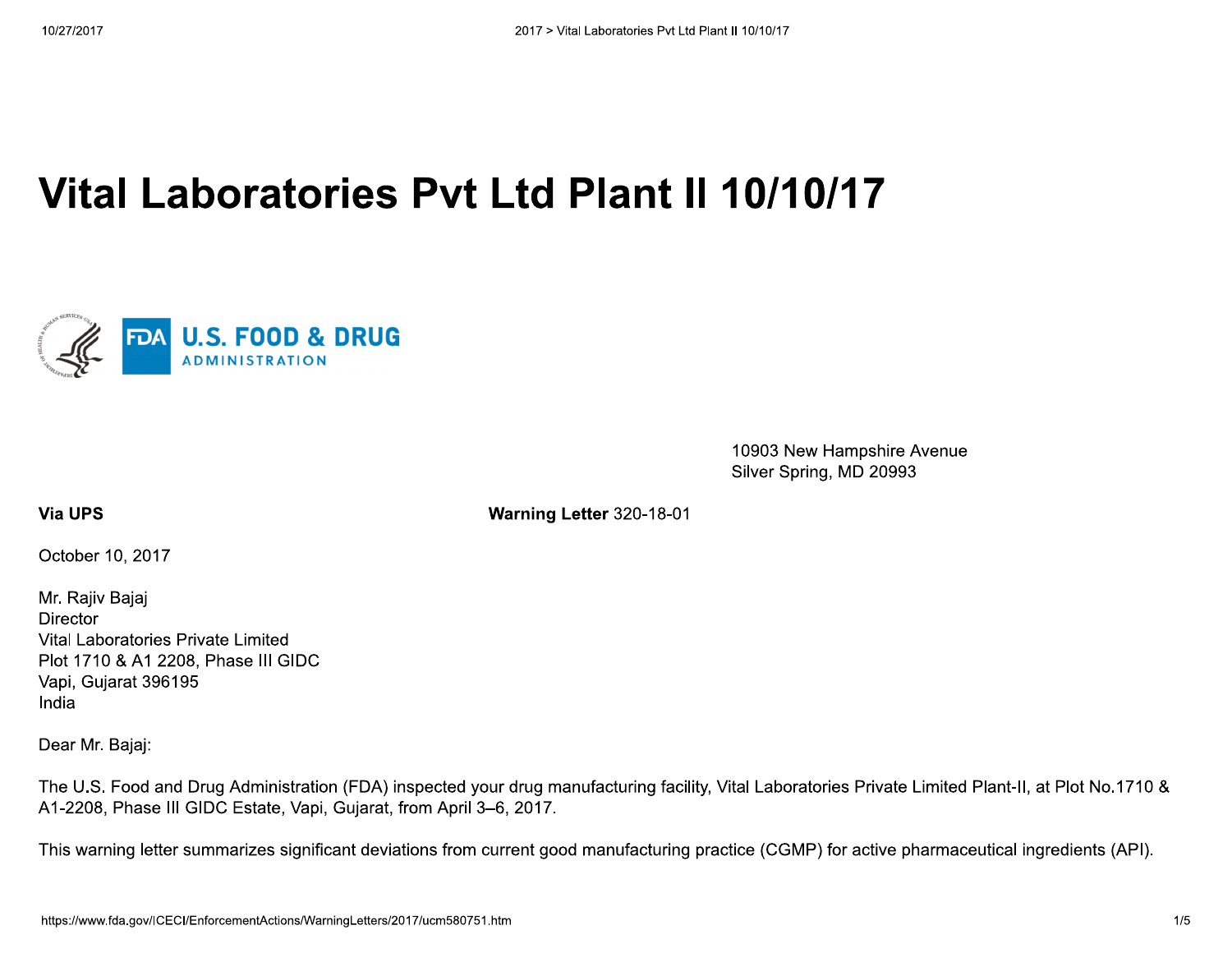Because your methods, facilities, or controls for manufacturing, processing, packing, or holding do not conform to CGMP, your API are adulterated within the meaning of section 501(a)(2)(B) of the Federal Food, Drug, and Cosmetic Act (FD&C Act), 21 U.S.C. 351(a)(2)(B).

We reviewed your April 27, 2017 response in detail.

During our inspection, our investigator observed specific deviations including, but not limited to, the following.

# 1. Failure to ensure all production deviations are reported and evaluated, and that critical deviations are investigated and the conclusions are recorded.

Your firm failed to follow your written procedures for production and to report, evaluate, and investigate deviations from production procedures. For example, your (b)(4) batch records specify an in-process assay for (b)(4). You did not perform these in-process assay tests for at least five batches in 2016, but had no explanation for the failure to conduct these tests. Additionally, your (b)(4) batch records specify a yield reconciliation formula to (b)(4). Without any justification, you failed to use the specified formula for at least three batches in 2016.

In your response, you stated that the "for information only" in-process assay requirement for (b)(4) was "occasionally performed, without any rationale" because the (b)(4) in-process test provided similar information and was within specifications for those batches. You also stated that you revised your master production records to remove the in-process assay test requirement: you only require it when (b)(4) values are out of specification. You also admitted that the (b)(4) yield formula in the master production record was incorrect.

Your response is inadequate. You did not review all your production records to determine if other steps were "occasionally performed, without any rationale," or if master batch record formulas for any of your other drugs were incorrect.

In your response to this letter, conduct and provide the results of a review of your firm's production records to identify instances of production deviations for all drugs distributed in the United States within expiry. Conduct a risk analysis to determine the product quality effects of any such identified failures, and indicate the specific steps you will take to investigate and respond to any critical deviations.

# 2. Failure to adequately document the completion of each significant step in the batch production records with signatures of the persons performing and directly supervising or checking each critical step in the operation.

Your batch production records omitted signature fields to document who performed, directly supervised, and checked each critical step in your manufacturing process. For example, the batch production record for (b)(4) batch (b)(4), Section E, Packing Details, indicates a gross weight of (b)(4), a tare weight of (b)(4), and a calculated net weight of (b)(4) for "Drum No. 4." The correct calculated net weight should be (b)(4). There are no signatures to identify who performed the weighing operation and who subsequently verified it. We also observed that the "done by" and "checked by" fields in many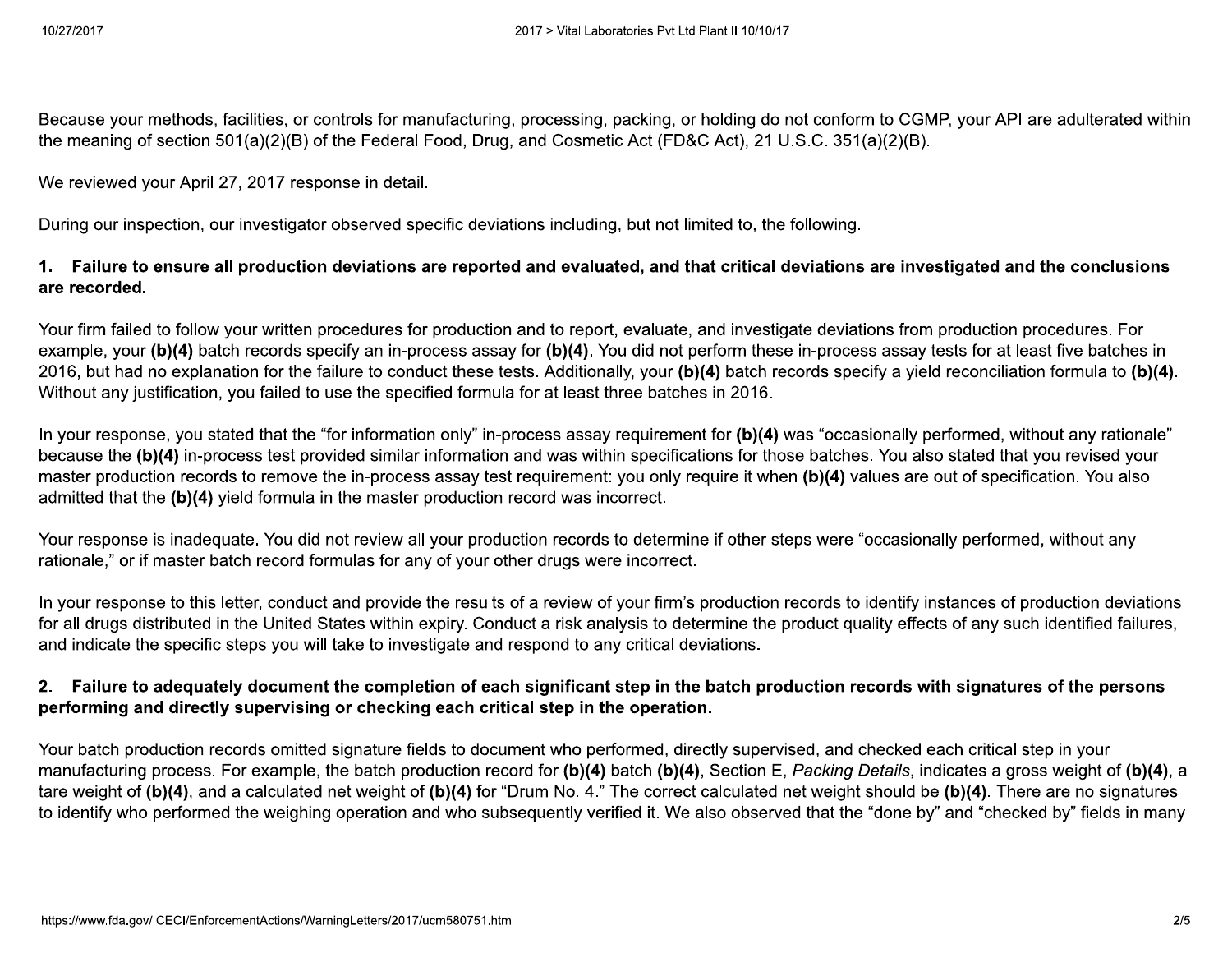of your other batch production records were completed by the same person. During the inspection, you stated that it was general practice for supervisors to initial or sign for operators.

In your response, you stated that you revised your (b)(4) batch records to include space for operators and verifiers to sign. You explained that supervisors were signing for operators because the operators' "hands were dirty" and your corrective action and preventive action (CAPA) was to provide operators with gloves. Additionally, you noted that your batch records were in English but many of your operators only understand Hindi. Thus, you proposed bilingual English and Hindi batch records to improve operator understanding and compliance.

Your response is inadequate. Your revision of the batch record for (b)(4) was insufficient because you did not review all batch records for all of your drugs to identify any additional critical steps (besides weighing) that may have been inadequately performed, documented, and reviewed or checked. Your CAPA of providing gloves to operators and proposal to generate bilingual batch records did not directly address the observed deficiency of supervisors signing records on behalf of operators who performed critical steps.-

In your response to this letter, provide the results of a retrospective investigation of batch records for all of your API distributed to the U.S. that are within expiry. Your review should identify any instances in which your batch records indicate inadequate performance, documentation, or review of critical steps in the operation, and should include a risk assessment to determine the impact on the quality of your API for any such identified instances. Also provide the specific actions you have taken to ensure that current and future batch records for all products are adequate and signed correctly, such as establishing a documented system of regular, periodic quality unit audits of your batch records.

## 3. Failure to adequately investigate and document out-of-specification results and implement appropriate corrective actions.

Your firm ignored aberrant analytical test results rather than investigating them, determining the root cause, and implementing appropriate corrective actions. You relied on these out-of-specification (OOS) results to assign "expiration dates" to your API. For example, our investigator reviewed your 48month stability gas chromatography (GC) test results for (b)(4) content in (b)(4) validation batches (b)(4), (b)(4), and (b)(4).

Our investigator observed that all three chromatograms for these batches displayed an unknown peak at an earlier retention time than the internal standard peak. The unknown peak did not appear in the internal standard blank run. Prior to our inspection, you did not initiate an investigation into this OOS result, nor did your firm determine the root cause or assess the effects of the unknown peak on the quality of your drugs. Instead, you reviewed, approved, and used the stability data for these batches to determine the "expiration date" for your commercial (b)(4) API batches.

In your response, you stated that you performed a retrospective investigation, and determined that the unknown peak was due to "injector contamination" of (b)(4) precipitation in the needle of the GC injector. You concluded that the unknown peaks were isolated, and did not reflect systemic product quality deviations or affect the reported values of (b)(4) or labeled expiration dates. You revised your procedures to require chemists to document and investigate OOS results, and stated that you would purchase new GC equipment.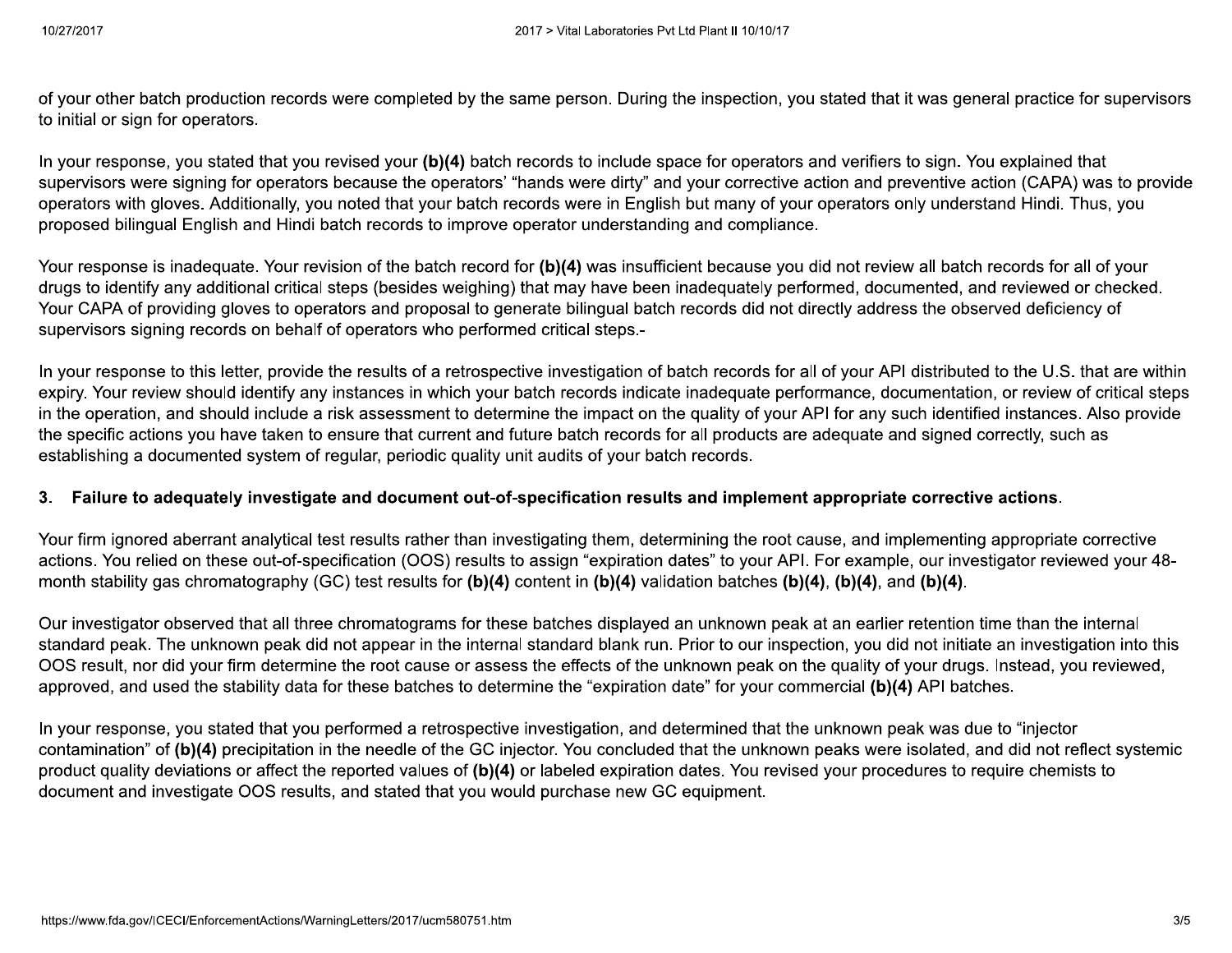Your response is inadequate. You did not expand the scope of your investigation to determine if other drugs tested on the same GC equipment were affected by similar "injector contamination" events. You also failed to explain why you neglected to investigate these aberrant test results in the first instance, or relied on OOS results to assign "expiration dates" to your API.

In your response to this letter, provide your investigation report and risk analysis for all drugs tested on the affected GC equipment since 2015. Indicate the steps you will take for any analytical test results you identify as having been affected by needle contamination or carryover. Also provide your revised stability program to indicate how you will ensure that your "expiration dates" are based only on analytical data that meets scientifically valid and appropriate specifications.

## 4. Failure of your quality unit to adequately perform annual product reviews.

We reviewed your annual product reviews (APR) for multiple products and observed a variety of deficiencies. For example, the stability data from your 2016 (b)(4) APR was identical to the data included in your 2015 APR for the same API. Your 2016 (b)(4) APR also included stability data that could not have been generated at the time points provided in the APR. Your 2016 APR for (b)(4) also included multiple errors. For example, the mean values for product quality attributes such as water content, impurities, and optical rotation exceed the maximum values. Product quality tables of numerical minimum values also reported maximum values as "not detected." In another instance, mean values were reported for a single batch.

Such reporting errors are repeat deviations from FDA's 2013 inspection of this site.

In your response, you attributed these APR errors to personnel using the previous year's APR as a template. You revised your procedures to include a blank template. You also stated that "all the error was transcription error and review error by all managers of concerned departments." You indicated that you would avoid such errors in the future by using enterprise resource planning to compile QMS data online.

Your response is inadequate. You did not explain how your use of an enterprise resource planning system will prevent APR errors in the future. Further, you did not perform a retrospective review of all APR to ensure that there were no errors that may have compromised or obscured indicia of drug quality.

In your response to this letter, conduct a retrospective review of all APR for the past three years, and provide a tabular summary of your review. Also provide annotated copies of your revised 2015 and 2016 (b)(4) and (b)(4) APR, referencing the underlying data along with copies of the records containing the underlying data.

#### **Repeat deviations at multiple sites**

FDA cited similar CGMP deviations at other facilities in your firm's network. Specifically, when FDA inspected Vital Laboratories Private Limited Plant-I (formerly known as Vital Healthcare Private Limited) in Vapi, Gujarat, in 2015, it was classified as unacceptable for drug manufacturing as a result of observations that were similar to those observed during Plant-II's inspection. These repeated failures at multiple sites demonstrate that your company's oversight and control over the manufacture of drugs is inadequate.